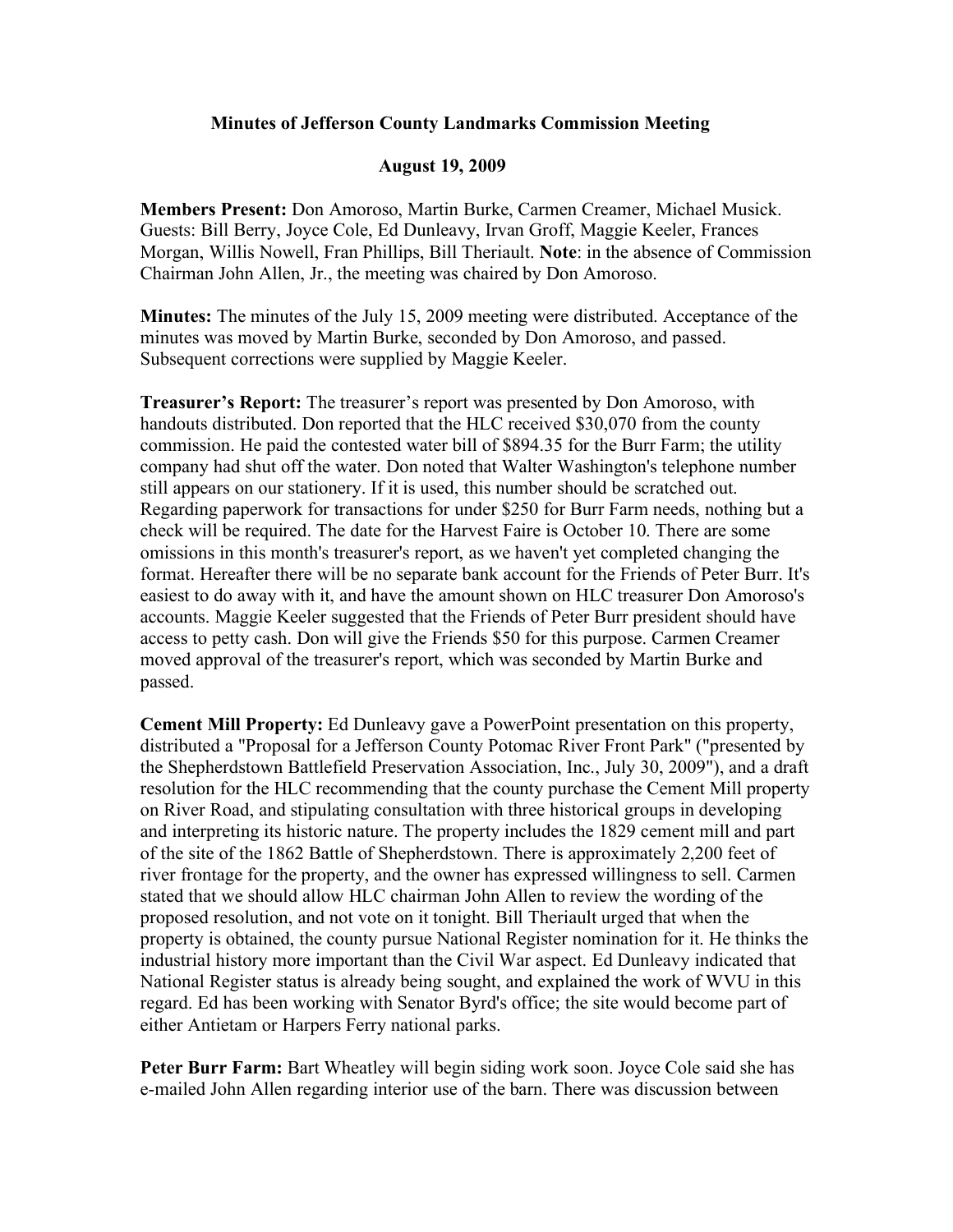Joyce Cole and Maggie Keeler on the survey of the property. Bill Theriault pointed out a need to distinguish between maintenance and interpretive matters, and urged revision of the master plan accordingly, focusing on physical changes. He would like meetings on it to meet the needs of the people onsite, and suggested that Joyce Cole, Maggie Keeler, himself, and an HLC member meet at 6 p.m. before the next HLC meeting to work on master plan revision, then every third Wednesday until completion. Irvan Groff asked for \$3,500 to buy a 1992 frontend-loader tractor. This was followed by discussion between Bill and Carmen about the archaeological sensitivity of the area outside the moat. Carmen moved that the HLC no longer accept any property when land ownership issues are not resolved; we can't take care of property we don't own or own a right of way to. Bill said water runoff issues need to be pursued; we should address questions to the Development Authority. Carmen noted that drainage and water are interacting, continuing issues, which was followed by extended discussion. Don remarked that we won't resolve this issue tonight. Frances Morgan asked if there is residual bonding from the Development Authority, and suggested that the county engineer look into it. Don said we will write a letter to do this. He moved that we contact the county engineer to review the drainage situation compliance with the storm water management issue, which was seconded by Carmen and passed. Maggie Keeler reported from the Friends that about 75 people attended an event that featured a tomato tasting, and that included a garden group from Shepherdstown. They gave us a \$45 contribution. Joyce Cole, from Reliving History, noted that she has sent a written report to each of the HLC commissioners. She then summarized her report. There will be a photo shoot for publicity September 12. They are working on 501C status, artifacts, etc. Sept. 19 they will be at Charles Town Heritage Day. She would like to reserve the Peter Burr kitchen for Sept. 18. A pretzel sale, soil samples, types of trees on the property, and the Harvest Faire were discussed.

**Willis Nowell - Shannondale Springs:** Willis Nowell reported on developments at Shannondale, including removal of a boulder, in the effort to maintain the status quo. He invited the HLC commissioners to visit, and noted that the commission has a lease on the historic portion. He asked about a historic marker on Route 9, to which Carmen responded by giving the history of the marker program. She suggested talking to the historical society about a marker. We can look into having the HLC put a marker on the bath house. This was followed by discussion of markers.

**Site Reviews:** Don Amoroso recused himself from any discussion of the proposed elevated water tank outside Shepherdstown, but the subject was only briefly mentioned. The Bullskin National Register District is moving forward.

**Ad Hoc Committee on Data:** Bill Theriault met with Todd Fagan several weeks ago on the Historic Resources Map & Database update and move to the Addressing office. He asked to talk with Frances Morgan after tonight's meeting regarding the GIS system, etc. Martin Burke reported on website improvements. National Register listings have been updated, and there is a Shannondale link. He wants to create an HTML version of Bill Theriault's book. He noted the dates for history lectures at Shepherdstown Men's Club. Martin and John Allen met with Jennifer Brockman Aug. 10 to inform her of HLC projects; they want to cooperate with her on GIS. Zoning and viewshed analysis were